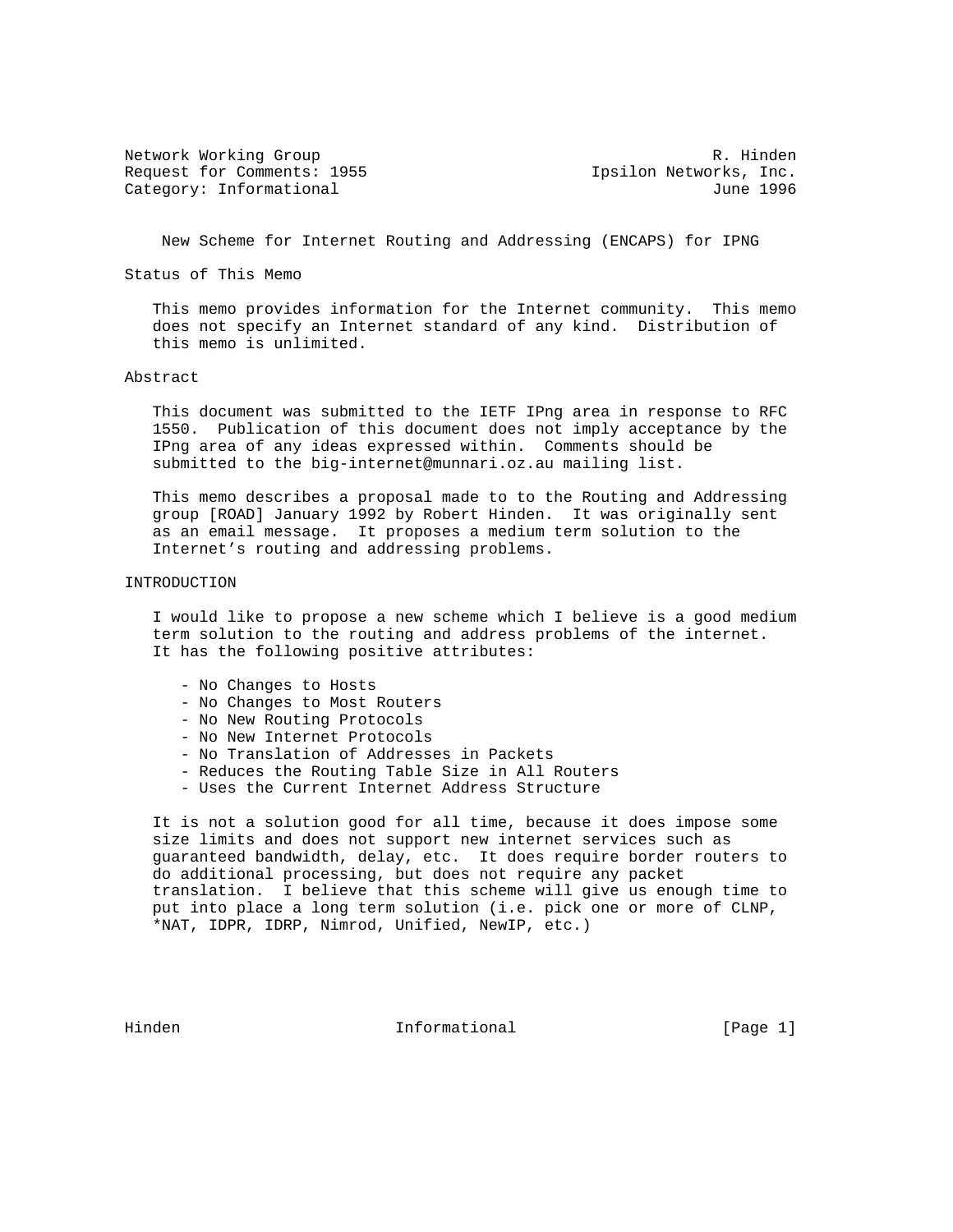This scheme is based on the ideas presented by Deborah Estrin (route on ADs), Martha Steenstrup (encapsulation), and probably steals from ideas put forward by Noel Chiappa, Van Jacobson , Ross Callon, Dave Oran, and everyone else in the ROAD group.

## CONTEXT

 I think that we (the ROAD group) agree that in the short term we need to make better use of the IP address space. I think we also (mostly) agree that in the long term we need a solution that can deal with a very large number of end points and routes, as well as support new services such as guarantees of service, source selected routes, etc. We do not agree on any of the details of this but do agree that we can not figure out a long term solution before March. We do agree that we should start working on a long term solution(s).

 What this leaves is the need for a good medium term solution which can keep the Internet going until we can design and deploy a long term solution. The medium term solution wants to be the most "cost effective". It should buy us the most time to develop a long term solution and do it with as little change to the existing Internet as possible.

I propose this scheme as a new medium term solution.

NEW SCHEME

 The basic idea is that inter-domain routing be done by routing on autonomous domains (AD). The key is how this is done. The mechanism to do this is for the border routers to encapsulate the original IP datagrams with another IP header. The source and destination addresses in the new header (I will call it the AD-Header from here on) represent the source and destination ADs.

 When the first (entrance) border router receives a datagram from a host or router without an AD-Header it looks at the source and destination address and does a DNS lookup to get the addresses for the AD-Header. It then adds an AD-Header and forwards the encapsulated datagram to its proper destination AD.

 The border routers would compute AD routes by running a routing protocol between themselves. BGP or even IS-IS or OSPF for that matter, would work fine. As you will see later, they might even be better.

 The addresses I propose to use for the AD addresses are plain old IP addresses. A small number of Class A and Class B addresses would be reserved for this purpose. The network number of the address would

Hinden 10 Informational 1999 [Page 2]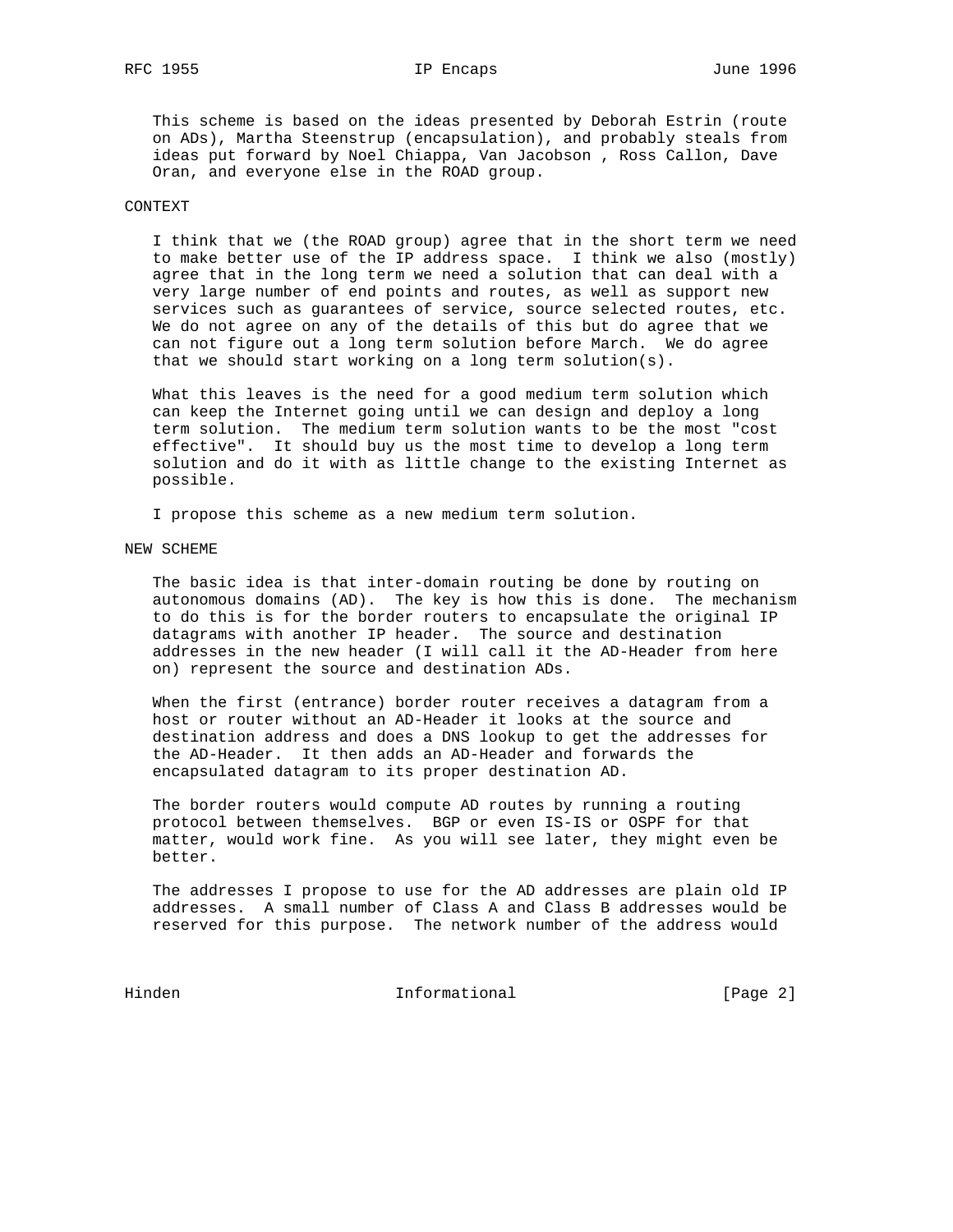indicate that it was an AD identifier. The local part of the address would indicate the actual AD. This would allow for many ADs to be supported. For example, 10 Class-A and 10 Class-B addresses could accommodate  $(10*2^24 + 10*2^16)$  168,427,500 ADs. We clearly don't need that many for a long time.

 The reason why I would chose to get more than one network number to use to represent the AD address is I would use them to organize the ADs. Let's call them commonwealths. Each commonwealth would only have to know the detail of it's own ADs.

 Next I would have the border routers inject these AD addresses into the Intra-AD routing of transit ADs. They would tell the routers inside of the transit AD that they (the border routers) were the route to each appropriate AD network. Commonwealths that have multiple interconnects (probably the common case) could by the use of careful assignment of the AD addresses use subnetting to support reasonable routing between the commonwealths. This is where OSPF or IS-IS might be better than BGP. Also, IS-IS, with its ability to route on actual end points might be the best.

 The motivation behind injecting the AD addresses into the Intra-AD routing of the transit ADs, is that the routers in these ADs can forward the AD-Headers without knowing that they are special. Only the entrance and exit border routers are required to do anything different.

 Finally when a AD-Header is received at the last (exit) border router it strips off the AD-Header and sends the datagram to the final destination.

 This scheme is based around the idea that IP addresses are globally unique. I think that we will not actually run out of IP addresses for a long time and that we can live with the current addressing until we can deploy a long term solution.

 This scheme could be extended to not require globally unique IP address. Effectively the combination of AD-Address and IP-Address is the globally unique address. To use this scheme without globally unique IP-Addresses and without changing in the hosts would require a NAT mechanism in the border routers. I think it would be preferable to change the hosts to have them do the DNS query and add the AD header. This could be the basis for the long term solution.

 Another interesting aspect of this scheme is that if we were to relax the current architecture where one IP-Address is always in only one AD, to allow an IP-Address to be in more than one AD, it would provide a solution to the issue of allowing a IP entity to get

Hinden 10 Informational 1999 [Page 3]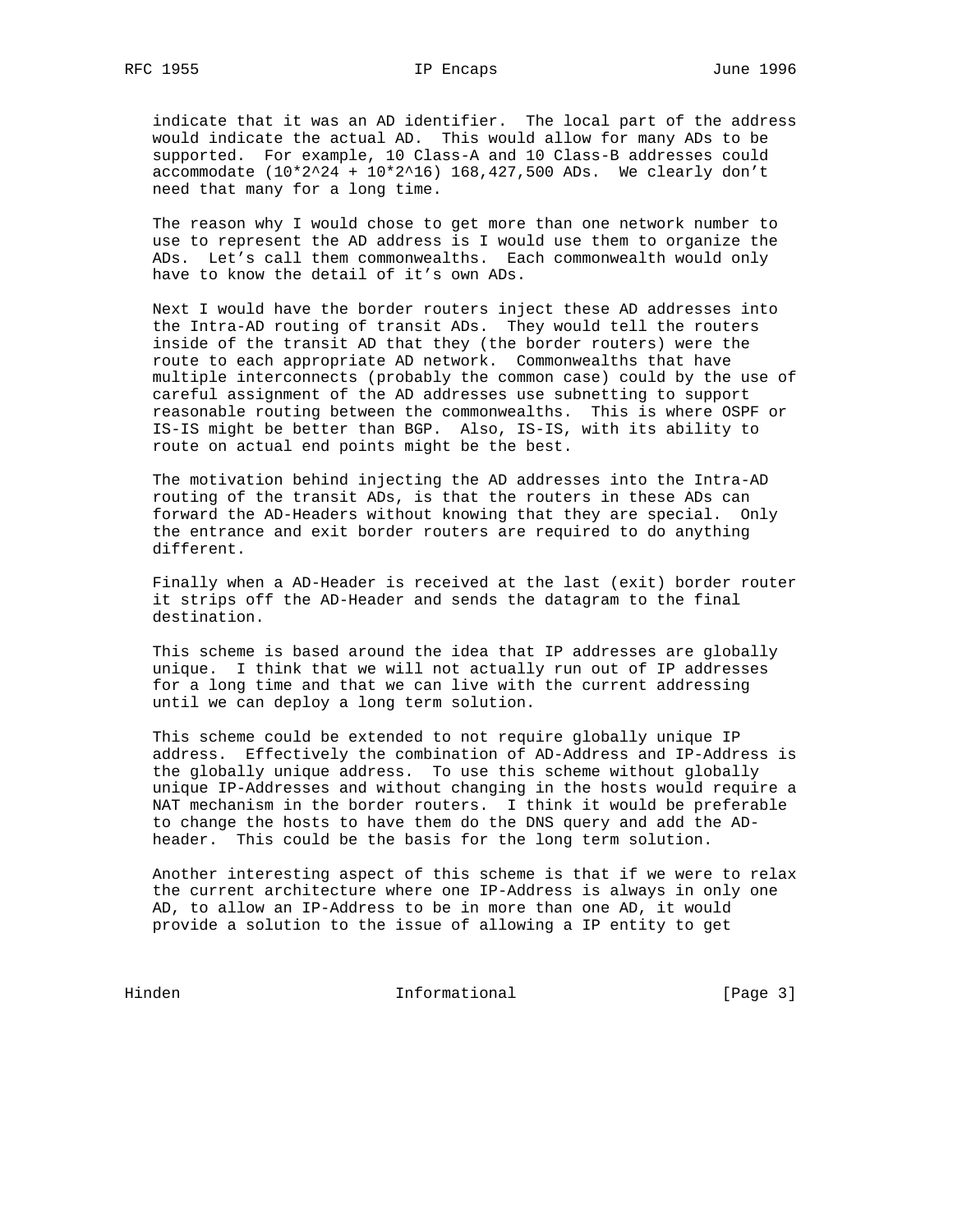service from more than one service provider.

SUMMARY OF CHANGES REQUIRED

 The DNS needs to be extended to add an AD-Address entry for each name. These will be used by the entry and exit border routers to get the AD-Addresses to use when building the AD-Headers.

 Border routers need to be extended to do the DNS lookup, perform AD- Header encapsulation, run an inter-AD routing algorithm using AD- Addresses, and be able to AD-Header de-encapsulation.

## CONCLUSION

I believe that this scheme has may advantages. These are:

- Only border routers and the DNS need change. No changes are required in hosts or non-border routers.
- No performance impact on datagram forwarding except at entry and exit border routers.
- Only a small impact on bandwidth utilization on transit networks due the addition of a 20 byte IP header to each datagram.
- Removes the Inter-AD routing from Intra-AD routing and as a result solves the routing load (table size and computation) problem for the foreseeable future.
- The routing load on the border routers is manageable because border routers only need to know the detail of the routing commonwealth they are a member of. Other commonwealths appear as single addresses.
- No requirement for new routing protocols to be designed or deployed.
- No translation of packets from one address scheme to another.
- Uses the current IP addressing structure.
- It scales well even if there is on the order of one AD per IP network, because the AD-Addresses can be assigned logically.

Hinden 10 Informational 1999 (Page 4)